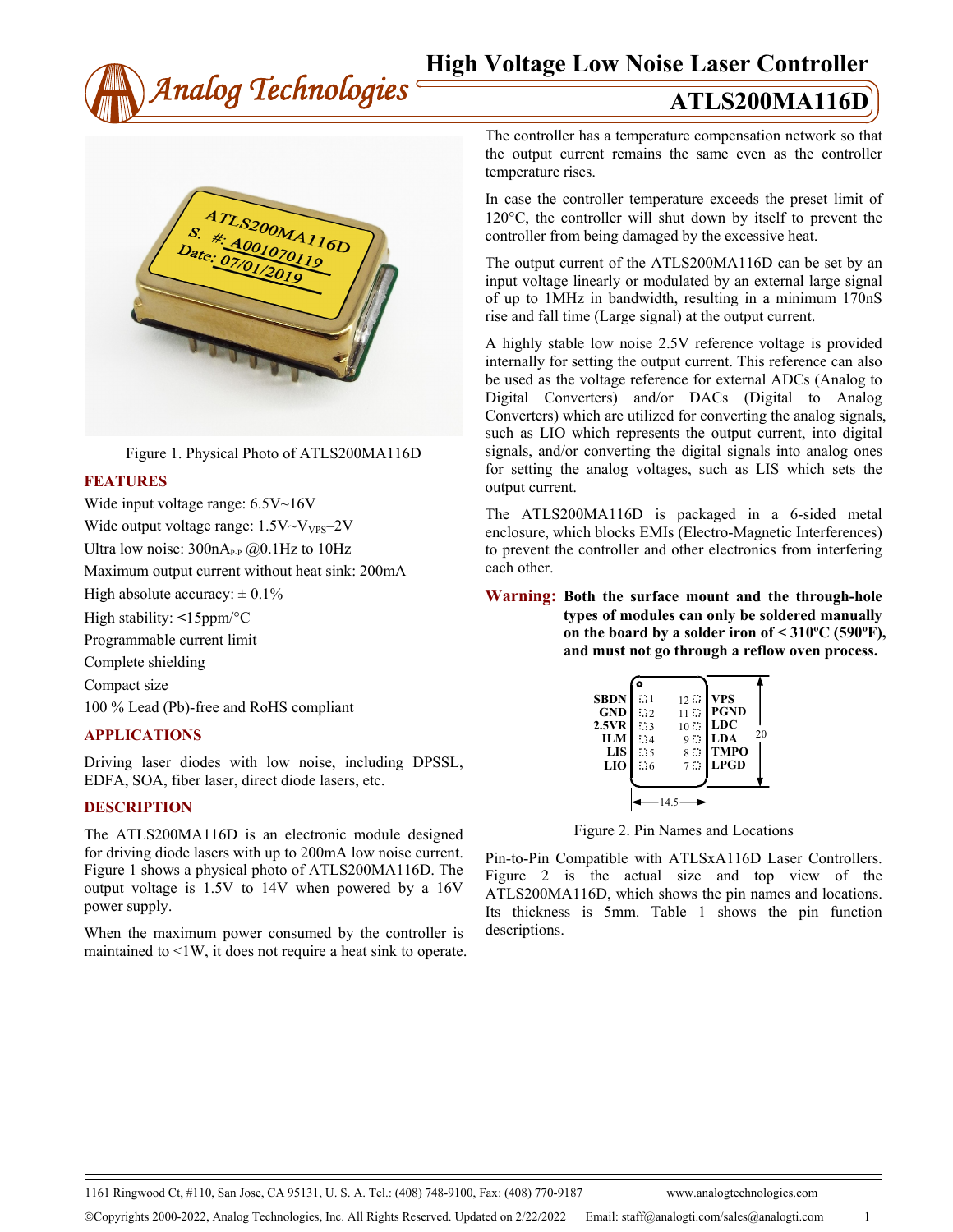

**High Voltage Low Noise Laser Controller**

|  |  |  | Table 1. Pin Function Descriptions |
|--|--|--|------------------------------------|
|--|--|--|------------------------------------|

| Pin# | Pin<br><b>Name</b> | <b>Pin Type</b> | <b>Description</b>                                                                                                                                                                                                                                                                                                                          |  |
|------|--------------------|-----------------|---------------------------------------------------------------------------------------------------------------------------------------------------------------------------------------------------------------------------------------------------------------------------------------------------------------------------------------------|--|
| 1    | <b>SBDN</b>        | Digital input   | This is a duplex pin: when it is pulled down $\leq 0.4V$ , the controller is put to<br>Shut-down Mode; when setting this pin to between 1.2V to 2.1V, the controller is set to<br>Stand-by Mode; when setting it to >2.1V to VPS voltage, the controller goes to<br>On Mode. There is an internal $20M\Omega$ pull up resistor tied to VPS. |  |
| 2    | <b>GND</b>         | Signal ground   | Signal ground pin. Connect ADC and DAC grounds to here.                                                                                                                                                                                                                                                                                     |  |
| 3    | 2.5VR              | Analog output   | 2.5V reference voltage. It is used by the internal DACs as the reference voltage. It can<br>source 3mA max, with $5\mu V_{P-P}$ noise @ 0.1Hz to 10Hz and 25ppm/°C stability max.                                                                                                                                                           |  |
| 4    | <b>ILM</b>         | Analog input    | Laser current limit set. 0V to 2.5V sets the laser current limit from 0 to 200mA linearly.                                                                                                                                                                                                                                                  |  |
| 5    | <b>LIS</b>         | Analog input    | Laser current set. 0V to 2.5V sets the laser current from 0 to 200mA linearly.                                                                                                                                                                                                                                                              |  |
| 6    | <b>LIO</b>         | Analog output   | Laser current output indication. 0V to 2.5V indicates the laser current from 0A to 200mA<br>linearly.                                                                                                                                                                                                                                       |  |
| 7    | <b>LPGD</b>        | Digital output  | Loop good indication. When the controller is working properly, this pin is pulled high.<br>Otherwise, it is pulled low.                                                                                                                                                                                                                     |  |
| 8    | <b>TMPO</b>        | Analog output   | The driver internal temperature indication output. Operating internal temperature.                                                                                                                                                                                                                                                          |  |
| 9    | <b>LDA</b>         | Analog output   | Laser diode anode. Connect it to the anode of the laser diode. This pin is used to drive a<br>laser of which the cathode is connected to the case and the case is connected to the<br>ground. Make sure $V_{LDA}$ >1.5V. See below Figure 4 or Figure 6.                                                                                    |  |
| 10   | <b>LDC</b>         | Power ground    | Laser diode cathode. Only connect to the cathode of the laser diode. See below Figure 4<br>or Figure 6.                                                                                                                                                                                                                                     |  |
| 11   | <b>PGND</b>        | Power ground    | Power ground pin. Connect it directly to power supply return rail.                                                                                                                                                                                                                                                                          |  |
| 12   | <b>VPS</b>         | Power input     | Power supply. The driver works from 6.5V to 16V.                                                                                                                                                                                                                                                                                            |  |

# **SPECIFICATIONS**

Table 2. Characteristics  $(T_A = 25^{\circ}C)$ 

| <b>Parameter</b>                              | <b>Value</b>                                                            | Unit/<br><b>Note</b> |
|-----------------------------------------------|-------------------------------------------------------------------------|----------------------|
| Maximum output current                        | 200                                                                     | mA                   |
| Output current noise<br>$(0.1 Hz$ to $10 Hz)$ | $\leq 300$                                                              | $nA_{P-P}$           |
| Current set voltage range                     | $0 \sim 2.5$                                                            | V                    |
| Current limit set voltage range               | $0 \sim 2.5$                                                            | V                    |
| Minimum drop out voltage                      | $0.38V\omega V_{VPS} = 3.1V$<br>$\overline{0.39V\omega V_{VPS}}$ = 5.5V | $\overline{V}$       |
| Power supply voltage range                    | $6.5 \sim 15$                                                           | V                    |
| Operating case temperature                    | $-40 \sim 85$                                                           | $^{\circ}C$          |
| Bandwidth of small signal                     |                                                                         | MHz                  |
| Rise and fall times of small signal           | 170                                                                     | nS                   |

# **OPERATION PRINCIPLE**

The block diagram of the controller is shown in Figure 3.

The shut down control circuit is activated under one of these 3 circumstances: external shut down, output current exceeds the current limit, and the internal temperature exceeds 120°C.

When the controller is shut down by the external shutdown signal, it will restart upon detecting the releasing of the shutdown signal.

When it is shut down by the over current limit, the controller shuts down itself and restarts again by going through the soft−start process immediately. Therefore, the output current has a saw-tooth waveform: quick shut down, slow and ramp up.

When the controller is shut down by the over temperature, it will wait till the temperature goes below the temperature limit of 120°C. Usually it takes more than a few seconds for the controller to cool down before it restarts itself, depending on the thermal mass of the controller and its surrounding mechanical parts attached thermally, such as the PCB and its traces, the heat−sinks if any, etc. When controller is shut down, the voltage reference is also shut down.

1161 Ringwood Ct, #110, San Jose, CA 95131, U. S. A. Tel.: (408) 748-9100, Fax: (408) 770-9187 www.analogtechnologies.com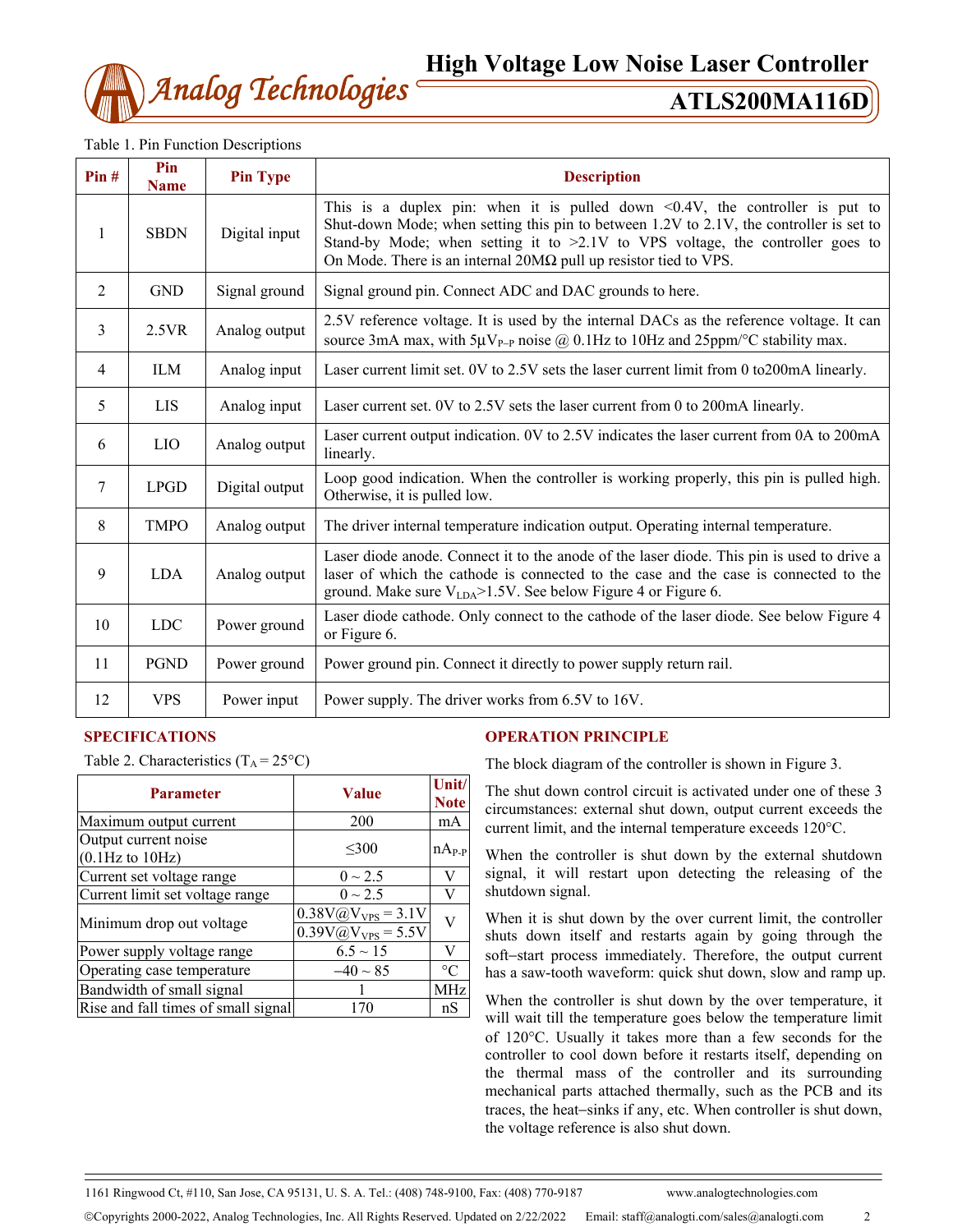



Figure 3. Block Diagram

Note: The Pin 7, LPGD, is pulled down by an open drain MOSFET and pulled up by a 10k resistor tied to 5V rail.

# **APPLICATIONS**

Figure 4 show a typical application circuit. W1 and W2 set the output current limit and output current respectively. Resistor R1 and capacitor C1 form a low pass filter, to lower the noise from the voltage reference.

Laser diode D1 is connected between LDA and LDC. It is worth mentioning that the power supply return terminal should be connected to the pin 11 PGND and the cathode of the laser diode should be connected to the pin 10 LDC. These 2 nodes should not be connected together externally because they are connected together internally already by the controller.



Laser Controller

Figure 4. Typical Stand**-**alone CW Operation Schematic for ATLS200MA116D

1161 Ringwood Ct, #110, San Jose, CA 95131, U. S. A. Tel.: (408) 748-9100, Fax: (408) 770-9187 www.analogtechnologies.com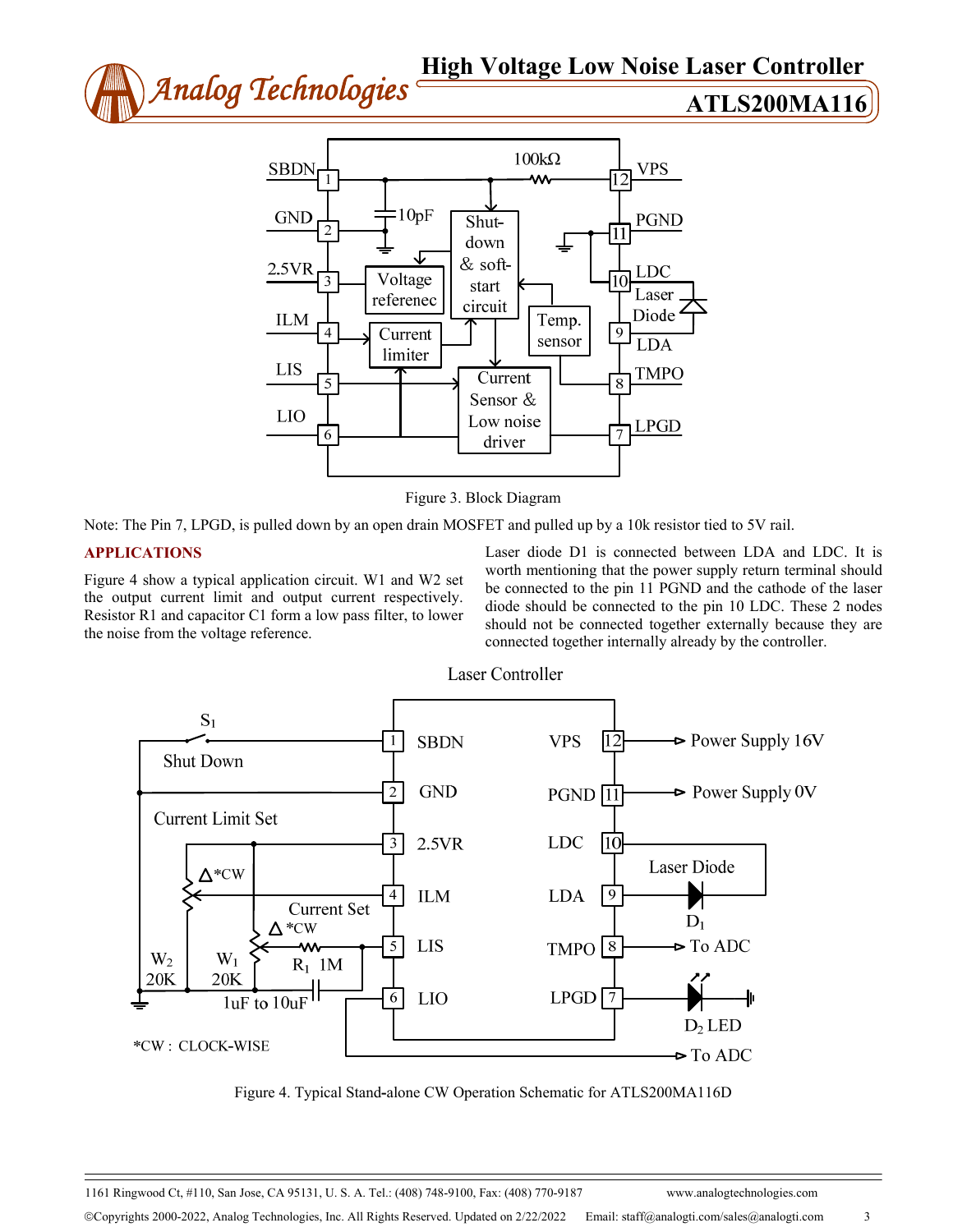

## **Turning the Controller On and Off**

The controller can be turned on and off by setting the SBDN pin high or low respectively. It is recommended to turn the controller on by this sequence:

**To turn on:** For ATLS200MA116D, turn on the power by providing the power supply voltage to the controller, turn on the controller by releasing the SBDN pin. For ATLS200MA116D, turn on the power by providing the power supply voltage to the controller, turn on the controller by connecting the SDBN pin to VPS.

**To turn off:** Turn off the controller by lowering the voltage of SBDN pin, turn off the power by stopping the voltage supply on the VPS pin.

In Figure 4, S1 is the shut down switch. For ATLS200MA116D, the internal equivalent input circuit of SDN pin is a pull-up resistor of 20MΩ being connected to VPS in parallel with a 10pF capacitor to the ground. The switch S1 can also be an electronic switch, such as an I/O pin of a micro−controller, with either an open drain or push/pull output. If not using a switch (S1) to control the laser, leave the SBDN pin unconnected. D2 is an LED, indicating when the control loop works properly, that is: the output current equals to the input set value. Pin LPGD has an internal pull up resistor of 5k to the power supply pin, VPS, pin 10. The pull-down resistance is 200 $Ω$ . This 5k resistor can drive a high efficiency LED directly. When higher pull up current is needed for driving such as a higher current LED, an external resistor can be placed between the VPS and the LPGD pins. Make sure that the resistor is not too small that the pull-down resistor will not be able to pull the pin low enough when the controller loop is not good. When choosing not to use an LED for indicating the working status, leave the LPGD pin unconnected.

The LPGD pin can also be connected to a digital input pin of a micro−controller, when software/firmware is utilized in the system.

# **Setting the Output Current**



Figure 5 shows the relationship between  $V<sub>LIO</sub>$  and the output current. When  $V<sub>LIO</sub>$  is 0.1V, the laser driver starts to output the current, 4mA. The condition is  $V_{LDA}$ >1.5V.

The output current limit is set by adjusting W1, which sets

input voltages of LILM, pin 4. The output current limit will be:

 $I_{OUT} (A) = V_{LILM} (V)/2.5 (V).$ 

LILM should never be left float. Otherwise, the output current limit may be set to too high a value that the laser might be damaged by an excessive current.

The output current is set by adjusting W2, which sets input voltages of LIS, pin 5. The output current will be:

 $I_{OUT} (A) = V_{LIS} (V)/2.5 (V).$ 

When no modulation is needed, it is suggested to use an RC low−pass−filter, the R1 and C1 in Figure 4.1, to lower the AC noise from the voltage reference source. The time constant of this filter can be between a few to 10's of seconds. The larger the time constant, the lower the output noise, but the longer time will be needed to wait for the output current to go up.

Both of LILM and LIS can be configured by using DACs, to replace the W1 and W2 in Figure 4.1. Make sure that the DACs have low output noise, or, if no modulation is needed, an RC low pass filter can be inserted between the DAC and the LIS pin, similar as shown in Figure 4.1, to reduce the output current noise caused by the DAC's noise.

The LIS allows modulating the output current by a large signal of up to 1MHz in bandwidth. That is, when using a sine wave signal to modulate the LIS pin, the modulated AC component in the output current will be attenuated by 3dB in magnitude, or 0.71 times of the full response magnitude. When using an ideal square−wave to modulate the output current at the LIS pin, the rise and fall time of the output current will be about 170nS (Large signal).

When the modulation signal is a square-wave and low output noise is required, the low−pass−filter can still be used for lowering the output noise. Figure 6 shows such a circuit. A digital signal is applied to the control input of an analog switch. As the control signal is at logic low, the switch is placed to NC (Normally Closed) pin, the voltage  $V_{LISL}$  is applied to the LIS pin of the controller. The output current is now set by the  $V_{LISL}$ voltage which is determined by the ratio of R2 and R3 by this formula:

 $V_{LISL} = 2.5V \times R3/(R2+R3)$ .

Make sure to set the LISL voltage low enough so that the output current set by this voltage is lower than the laser's threshold current, thus, there is no laser beam emitted under this current. As the digital control signal is at logic high, the analog switch is placed to the NO (Normally Open) pin, the output current is now set by the V<sub>LISH</sub> voltage, which is determined by the W2. The reason to modulate the laser current in the non-zero valley current way is to avoid current distortions at the output and increase output modulation speed. The detail explanation is given in the next section.

It is recommended not to set the LIS pin to 0V but keep it >0.05V all the time. The reason is that the laser diode usually has a junction voltage of 2.5V, when setting the LIS pin

1161 Ringwood Ct, #110, San Jose, CA 95131, U. S. A. Tel.: (408) 748-9100, Fax: (408) 770-9187 www.analogtechnologies.com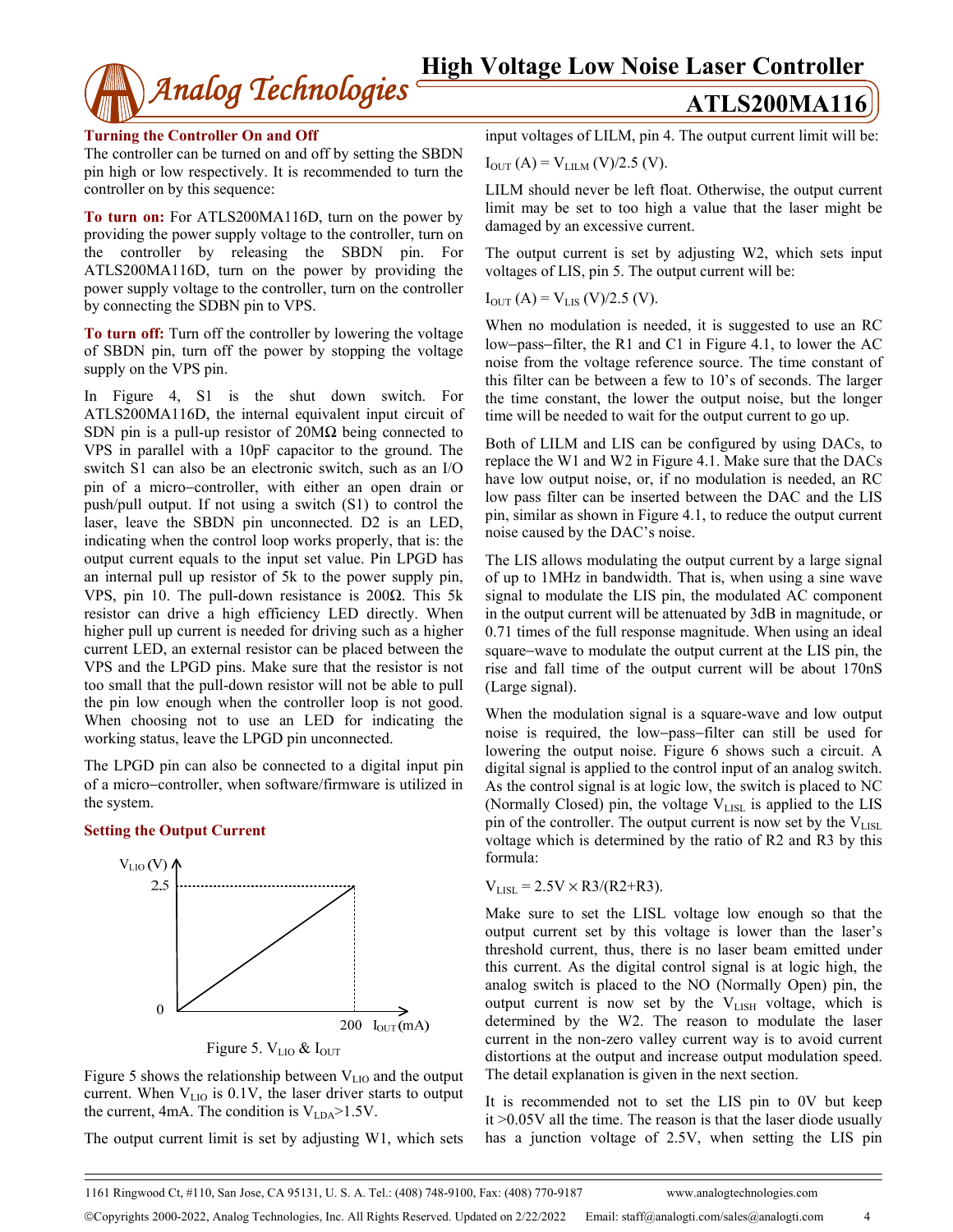

voltage to 0V, the output voltage will warble between 0V and 2.5V, causing oscillations slightly.

the LIS is modulated. The bandwidth of the LIO signal is >10MHz, more than enough for monitoring output current modulated by the LIS signal.





\*CW: CLOCK-WISE

Figure 6. Low Noise Digital Modulation Circuit

Note:

 $V<sub>VPS</sub>$ : the power supply voltage on VPS pin

VLDAMAX: the maximum output voltage of LDA pin

VLD: the forward voltage of the laser diode

 $V<sub>LDH</sub>$ : the highest forward voltage of the laser diode on the modulation

VLDL: the lowest voltage of the laser diode on the modulation

V<sub>LIOH</sub>: the highest voltage of LIO pin

V<sub>LIOL</sub>: the lowest voltage of LIO pin

P<sub>OLD</sub>: the optical output power of the laser diode

P<sub>OLDH</sub>: the highest optical output power of the laser diode on the modulation

 $I<sub>LD</sub>$ : the laser diode current

ILDH: the highest laser diode current on the modulation

I<sub>LDL</sub>: the lowest laser diode current on the modulation



Figure 7. Power Supply Voltage V<sub>VPS</sub> vs. LDA Pin Maximum Voltage V<sub>LDAMAX</sub>

## **Maximum LDA Output Voltage vs. Power Supply Voltage**

The maximum LDA pin output voltage is depending on the power supply input voltage,  $V_{VPS}$ . Their relationship is shown in Figure 7. Therefore, it is recommended that:

 $V_{VPS} \geq V_{LDAMAX} + 2V$ ,

Where  $V_{LDAMAX}$  is the laser diode's maximum possible forward voltage at the operation current.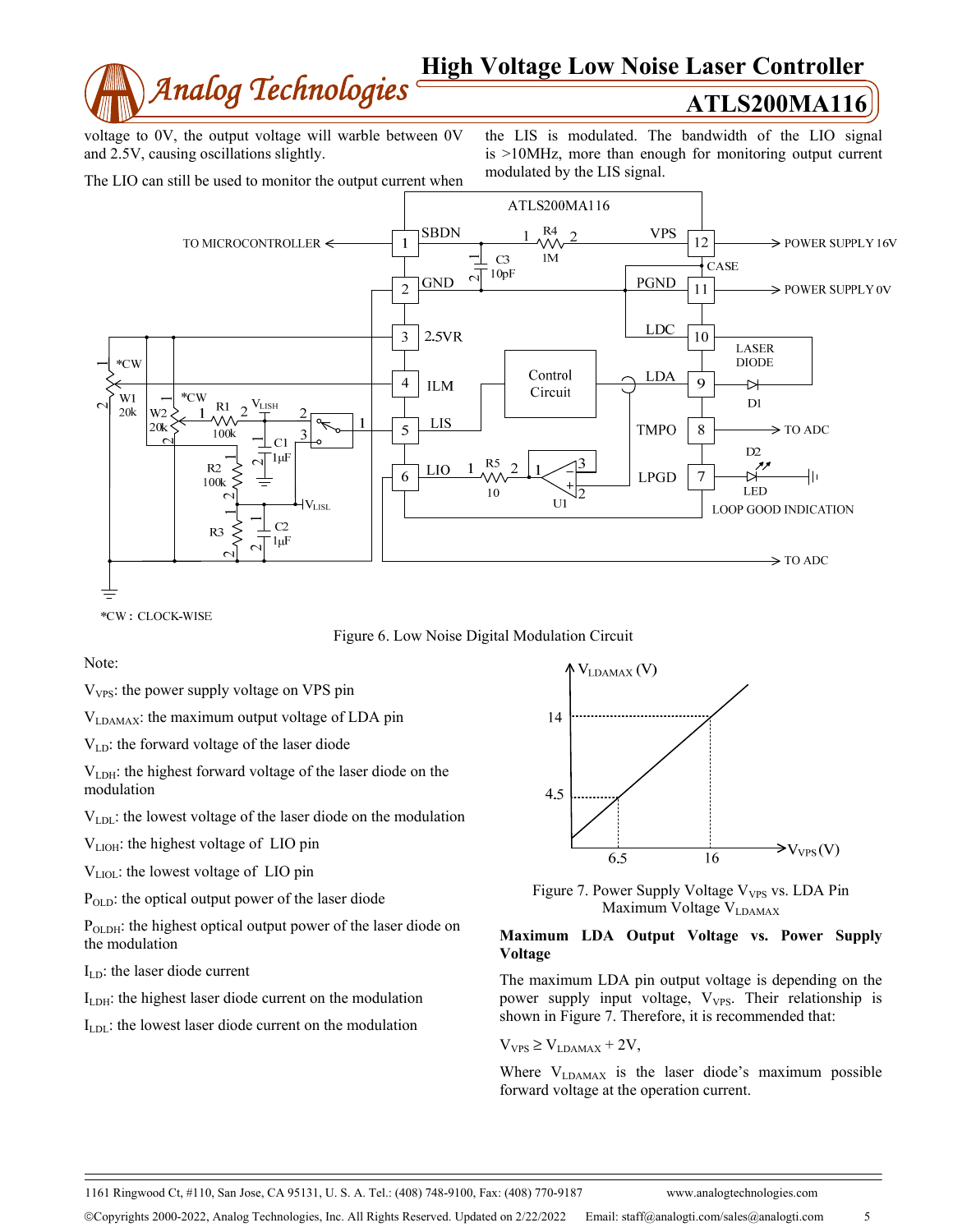## **To Avoid Output Current Distortions**

The laser diode's forward voltage and current has a nonlinear relationship shown in Figure 8A and 8B. It can be seen that when the current is low, the voltage is uncertain, it can be between 0V to 1V or more. Thus, when setting the output current to zero, the output voltage will oscillate between 0V to about 1V or 1.5V, depending on the wavelength of the laser diode. If we set the lowest output current to a non-zero value, such as 1/10 of the laser's operating current but lower than the laser's threshold current, the laser's optical beam can still be cut−off, but the output voltage will not oscillate, thus the output current will not have distortions. The status of the LIO is similar to Figure 9 shown without output current distortions.



Figure 8A. Laser Diode Current I<sub>LD</sub> vs. Laser Diode Voltage  $\rm V_{LD}$ 



Figure 8B. Laser Diode Voltage v<sub>LD</sub>(t) Waveform



Figure 9. LIO Pin Voltage  $v_{LIO}(t)$  Waveform

# **ATLS200MA116**

The laser's threshold current is shown in Figure 10. It can be seen that when the laser's current falls below a certain value, there is no output optical power. For example, the operating current and threshold current of a red laser diode of 650nm are 30mA and 20mA respectively and the optical output power is 4mW. It will have no optical output power if the output current of this laser diode is lower than 20mA which is its threshold current. Figure 11 and Figure 12 describes the relationship between the I<sub>LD</sub> and P<sub>LD</sub>.



Figure 10. Laser Diode Current I<sub>LD</sub> vs. Laser Diode Optical Power P<sub>OLD</sub>



Figure 11. Laser Diode Current i<sub>LD</sub> Waveform



Figure 12. Laser Diode Optical Power  $p_{OLD}$  Waveform

1161 Ringwood Ct, #110, San Jose, CA 95131, U. S. A. Tel.: (408) 748-9100, Fax: (408) 770-9187 www.analogtechnologies.com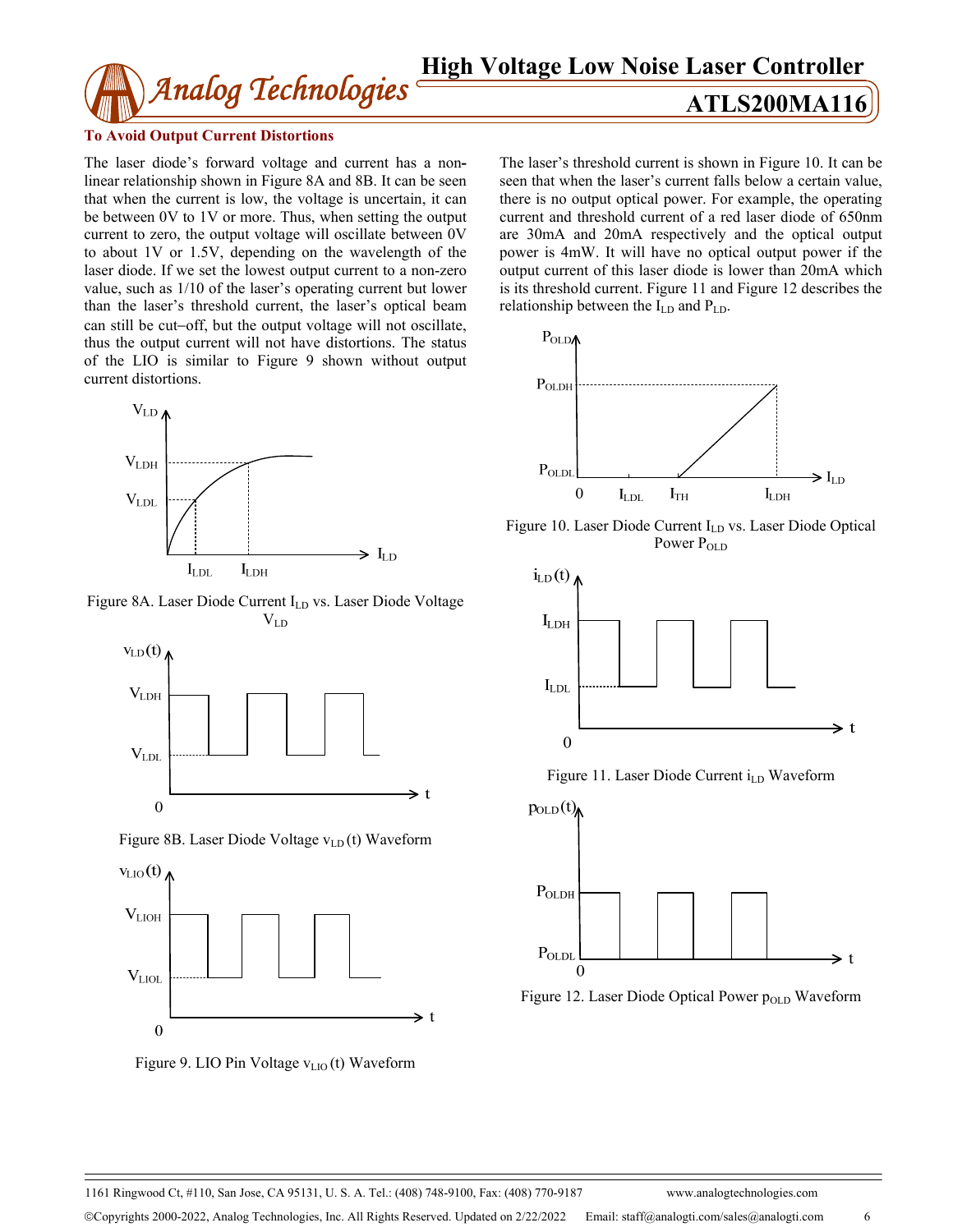

# **Monitoring the Output Current**

The output current of the controller can be monitored by measuring the voltage on the LIO pin. This feature is very useful for micro-controller-based system where the ADC is available and monitoring the current in real time is required. This pin provides a very low noise voltage signal which is proportional to the output current:

$$
V_{LIO}(V) = I_{OUT} \times 25 (V).
$$

For example, when the output signal equals to 2.5V, the output current is 0.2A.

The output impedance of this pin is  $10\Omega$  and it can be used to drive an ADC directly.

It can also be measured by a multimeter during debugging process.

Figure 13 below shows the relations among  $V_{LIS}$ ,  $V_{LIMS}$  and I<sub>OUT</sub>





When  $V_{LIS} \leq V_{LIMS}$ ,  $I_{OUT}$  changes with  $V_{LIS}$  linearly; when  $V_{LIS} > V_{LIMS}$ ,  $I_{OUT}$  oscillates between 0 and  $V_{LIMS}$ .

# **Monitoring the Controller Internal Temperature**

The controller internal temperature can be monitored by measuring the TMPO pin voltage.

This formula can be approximated by a linear equation:

$$
V_{\text{TMPO}} = 0.5 + T/25^{\circ} \qquad (1)
$$

Within the most commonly used temperature range of between 0°C to 100°C, the approximated data obtained by using the linear equation (1) , The curves of the 2 sets of the data are plotted in Figure 17.

Please notice that the TMPO pin has a weak driving capability: the maximum sourcing current is 1μA and the maximum sinking current is 40μA.

The TMPO pin can also be used as an input control pin: when forcing the TMPO voltage to above 4V, the laser controller will be shutdown.

# **First Time Power Up**

A laser is highly valuable and vulnerable device. Faults in connections and damages done to the controller during soldering process may damage the laser permanently.

To protect the laser, it is highly recommended to use 3 to 4 regular diodes of >500mA to form a "dummy laser" and insert it in place of the real laser diode, when powering up the controller for the first time. Use an oscilloscope to monitor the LDA voltage at times of power-up and power-down, make sure that there is no over-shoot in voltage. At the same time, use an ammeter in series with the dummy laser, to make sure that the output current is correct.

After thorough checking free of faults, disconnect the dummy laser and connect the real laser in place.

# **Controller Power Consumption**

The power consumption of the controller can be calculated by:

 $P_{DRIVER} = I_{OUT} \times (V_{VPS} - V_{LDA}),$ 

where  $I_{\text{OUT}}$  is the output current;

 $V_{VPS}$  is the power supply voltage;

VLDA is the voltage across the laser diode.

When the  $P_{DRIVER}$  exceeds 1W, a heat sink might be needed. The best way for arranging the heat sinking for the driver is as follows: transferring the heat by sandwiching a piece of thermal conductive pad between the top metal surface of the laser driver and the internal metal surface of the final product as shown in Figure 14.1 and 14.2 below. The recommended thickness of the thermal conductive pad in Figure 14.1 is 1~4mm, and in Figure 14.2 is 0.5mm. ATI also provides a series of thermal conductive pads, click here for more information.

If you prefer not to use the heat sink, this is an option: lowering the controller power consumption by reducing the power supply voltage V<sub>VPS</sub>. Please make sure:

 $V_{VPS} \geq V_{LDAMAX} + 1.5V$ ,

where  $V_{LDAMAX}$  is the maximum possible laser diode voltage.

1161 Ringwood Ct, #110, San Jose, CA 95131, U. S. A. Tel.: (408) 748-9100, Fax: (408) 770-9187 www.analogtechnologies.com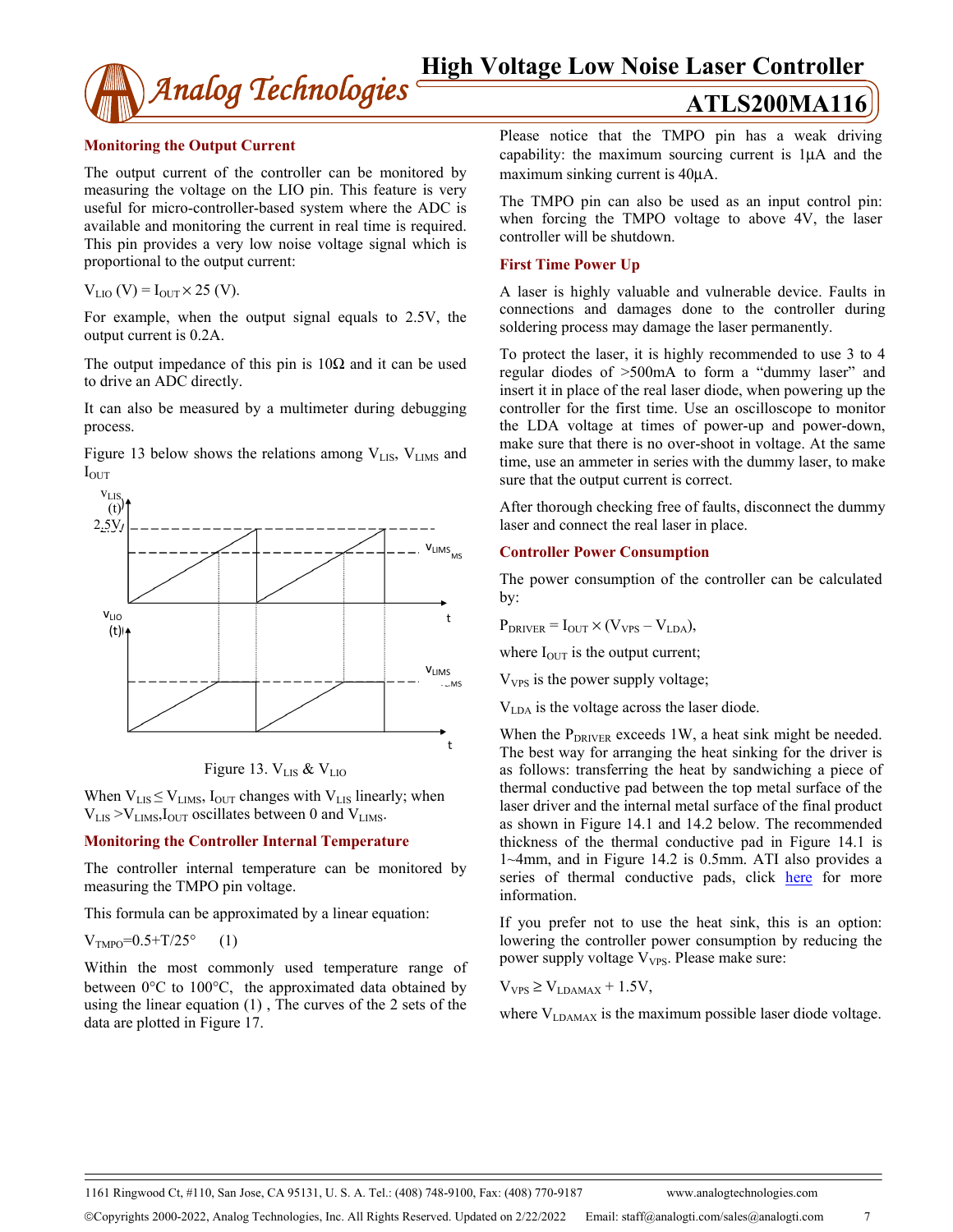



Figure 14.1 Transferring Heat with Metal Enclosure



Figure 14.2 Transferring Heat with Heat Sink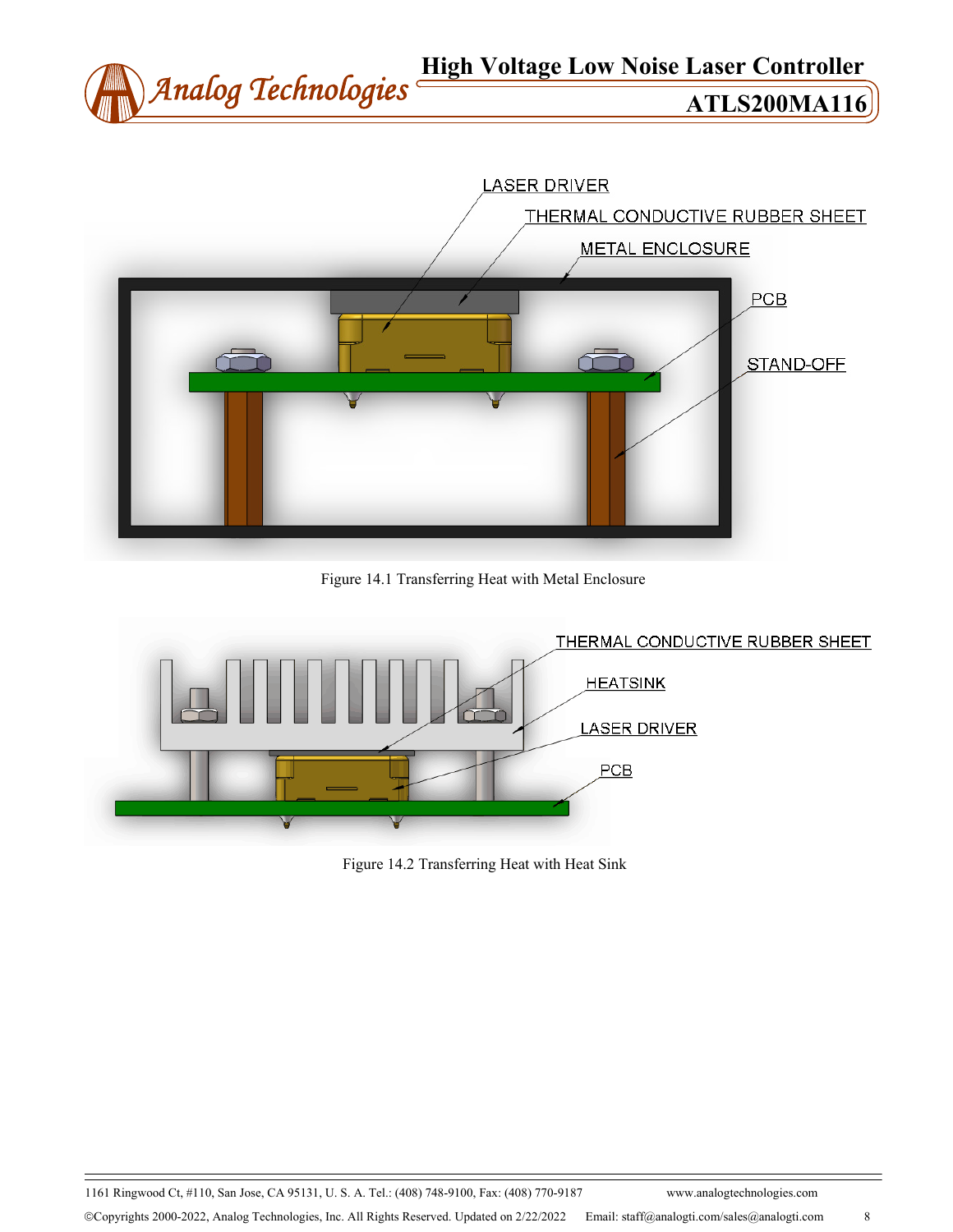# *Analog Technologies* **High Voltage Low Noise Laser Controller ATLS200MA116**  $x:2.560ms$ Δx:120.0ns<br>1/Δx:8.333MHZ 1:-81.16ms<br>2:-83.72ms  $287.5721Hz$  $2:-0.108\varepsilon$

Figure 15. Small Signal Modulation



Figure 15.1. The Rise Signal Modulation



 $287.5980Hz$ 

As shown in Figure 15, 15.1 and 15.2, when a square wave of  $-100$ mV ~  $+100$ mV, f= 100Hz, is applied to LIS, measure the waveform of LIO. The rise time should be about 120ns, and the fall time should be about 120ns.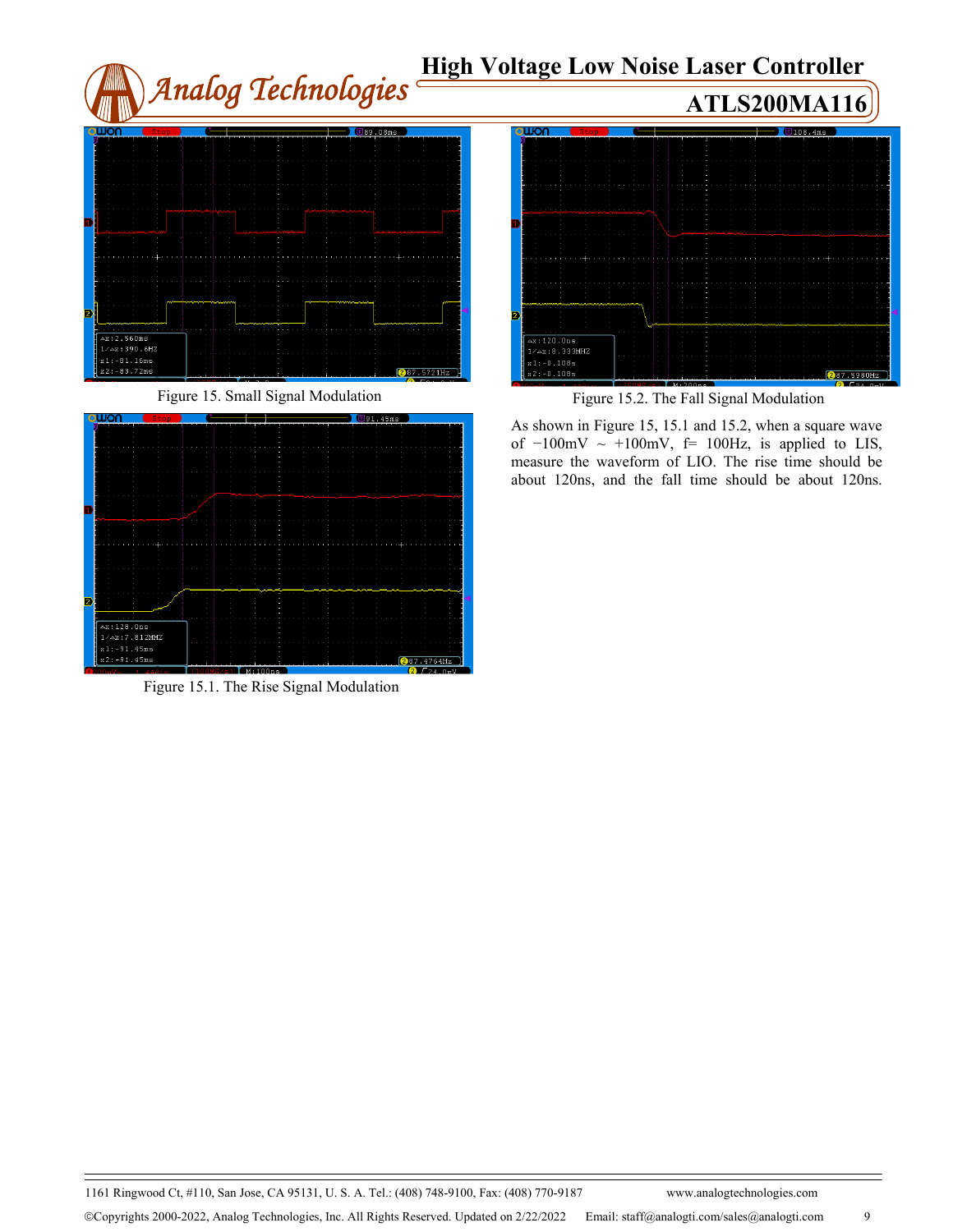# *Analog Technologies* **High Voltage Low Noise Laser Controller ATLS200MA116**



Temperature (°C)

Figure 17. Controller Internal Temperature vs. TMPO Voltage

# **Driving High Voltage Laser Diodes**

Some laser diodes have high forward voltage, such as 7V, while the laser driver ATLS200MA116D has a maximum output voltage of 4V. This section tells you how to drive such laser diodes using this laser driver.

The schematic is shown in Figure 16, where Power Supply 1 is the power supply for the laser driver, Power Supply 2 is for increasing the laser driver's maximum output voltage.

Please notice that the power on sequence has to be in this way: turn on Power Supply 1, turn on Power Supply 2, then

turn on the laser driver by driving SDN (Shutdown) pin to logic high.

The sequence for turning off the laser circuit is: turn off the SDN pin by pulling it down to the logic low, turn off Power Supply 1, and then turn off power supply 2.

To make sure the circuit works ok: turn on the laser, measure LDA voltage, it should be between 1V to 3V, at room temperature, the ideal LDA voltage is around 2V.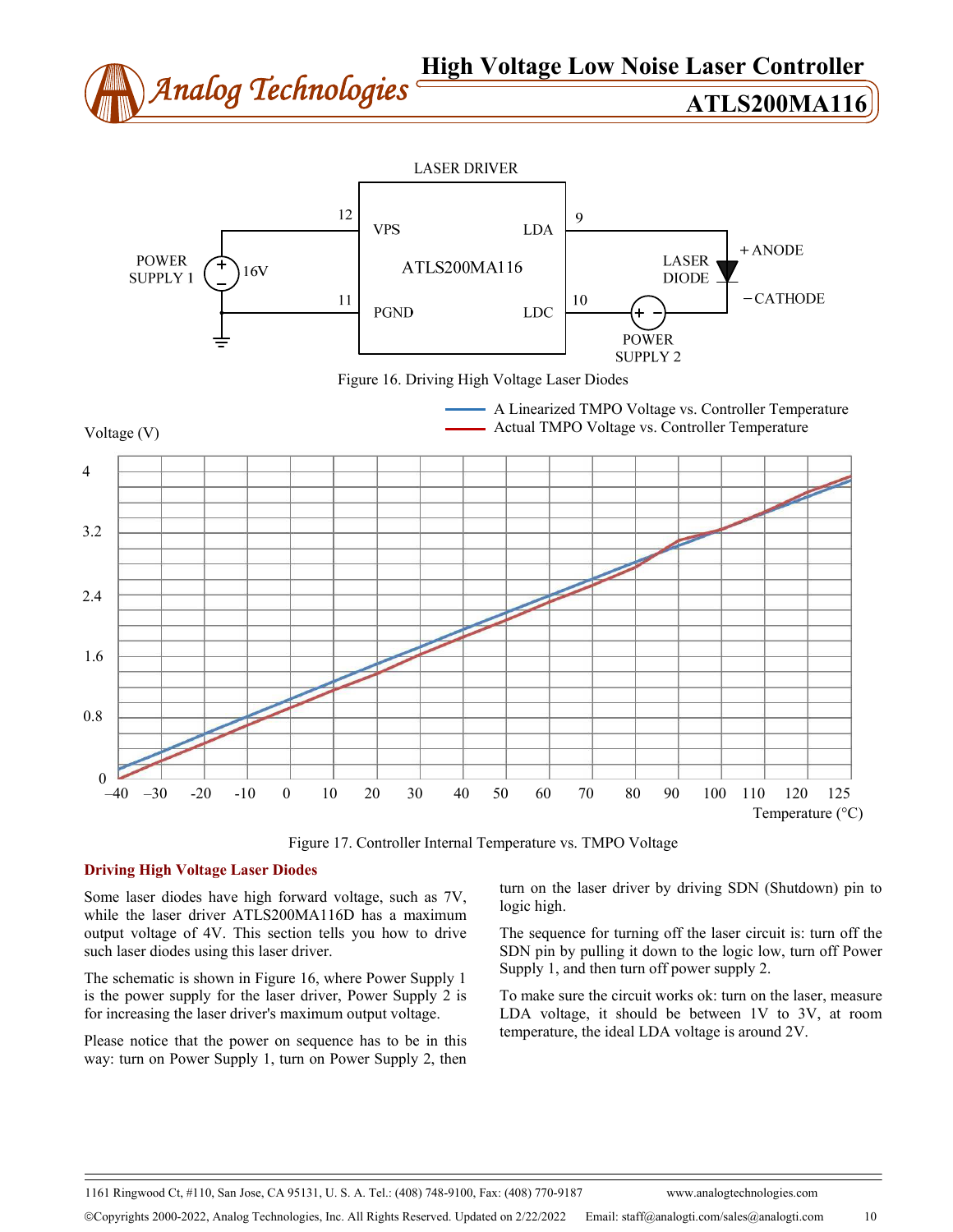

# **MECHANICAL DIMENSIONS AND MOUNTING**

The ATLS200MA116D comes in DIP (Dual Inline package) or D (short for DIP) package. See below Figure 18.





Figure 19 shows the foot print which is seen from the top side of the PCB; therefore, it is a "see through" view.

Figure 20 shows the view of the bottom side PCB footprint.

"Tent" (i.e. cover the entire via by the solder mask layer) all the vias under the controller, otherwise, the vias can be shorted by the bottom plate of the controller which is internally connected the ground.

Please notice that in the recommended foot print for the DIP package, the holes for pin 2 to 6, and 8 to 12 have larger holes than needed for the pins. This arrangement will make it easier for removing the controller from the PCB, in case there is a rework needed. The two smaller holes, for pin 1 and 7, will hold the controller in the right position.

It is also recommended to use large copper fills for VPS, PGND, and the LDC pins, and other pins if possible, to decrease the thermal resistance between the module and the supporting PCB, to lower the module temperature.



Figure 19. Top Side PCB Footprint for the DIP Package



Figure 20. Top View of the Bottom Side PCB Footprint

1161 Ringwood Ct, #110, San Jose, CA 95131, U. S. A. Tel.: (408) 748-9100, Fax: (408) 770-9187 www.analogtechnologies.com